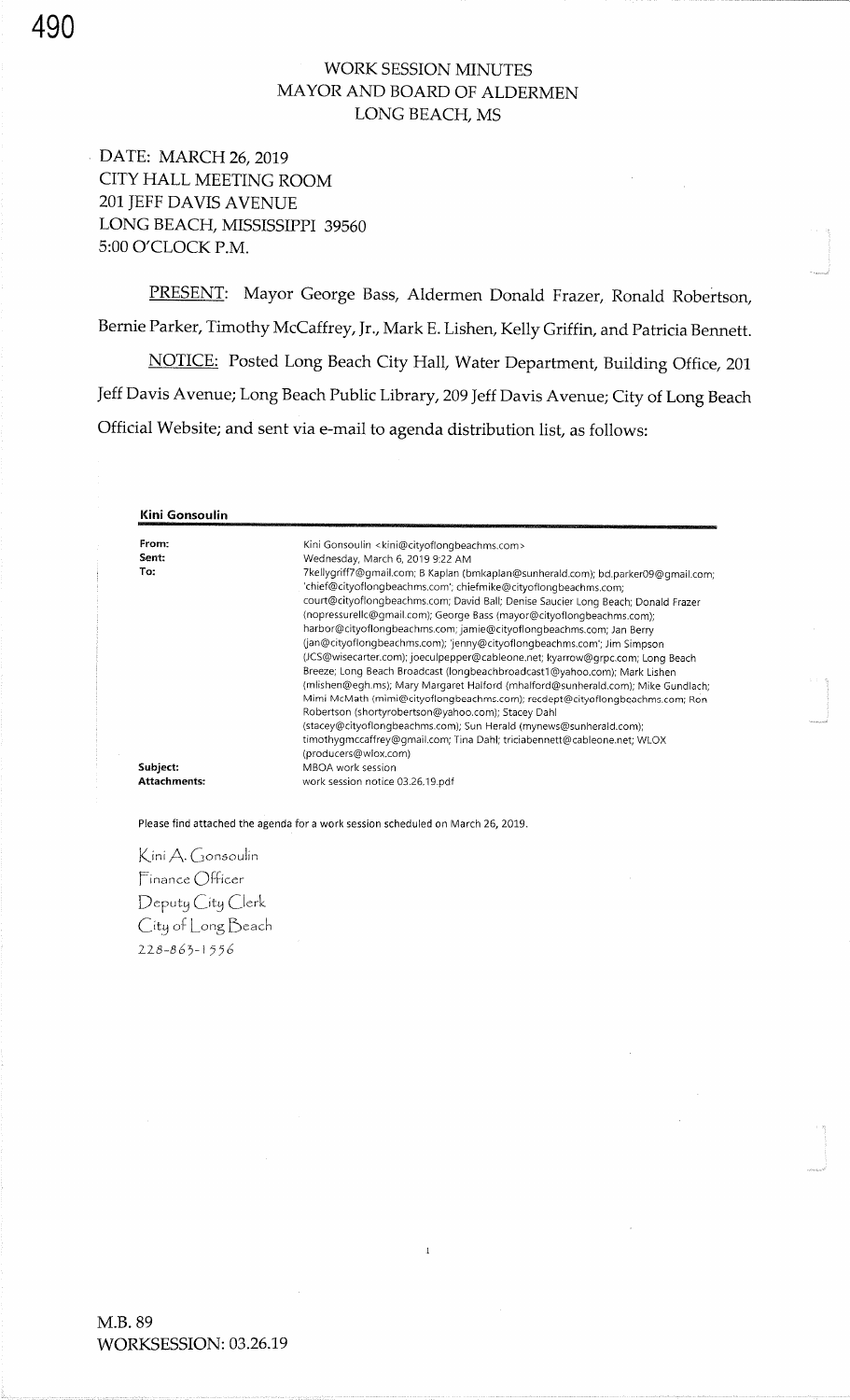DATE: MARCH 26,2019 CITY HALL MEETING ROOM2Ol IEFF DAVIS AVENUELONG BEACH, MISSISSIPPI 39560 5:00 O'CLOCK P.M.



#### PUBLIC INFORMATION

LONG BEACH, MISSISSIPPI

MAYOR AND BOARD OF ALDERMENWORK SESSIONS:

TUESDAY, MARCH 26, 2019, AT 5:00 O'CLOCK P.M. CITY HALLMEETING ROOM201 JEFF DAVIS AVENUE LONG BEACH, MISSISSPPI 39560

 $\triangleright$  DISCUSS BP/MDA PROJECT IDEAS

M.8.89WORKSESSION: 03.26.19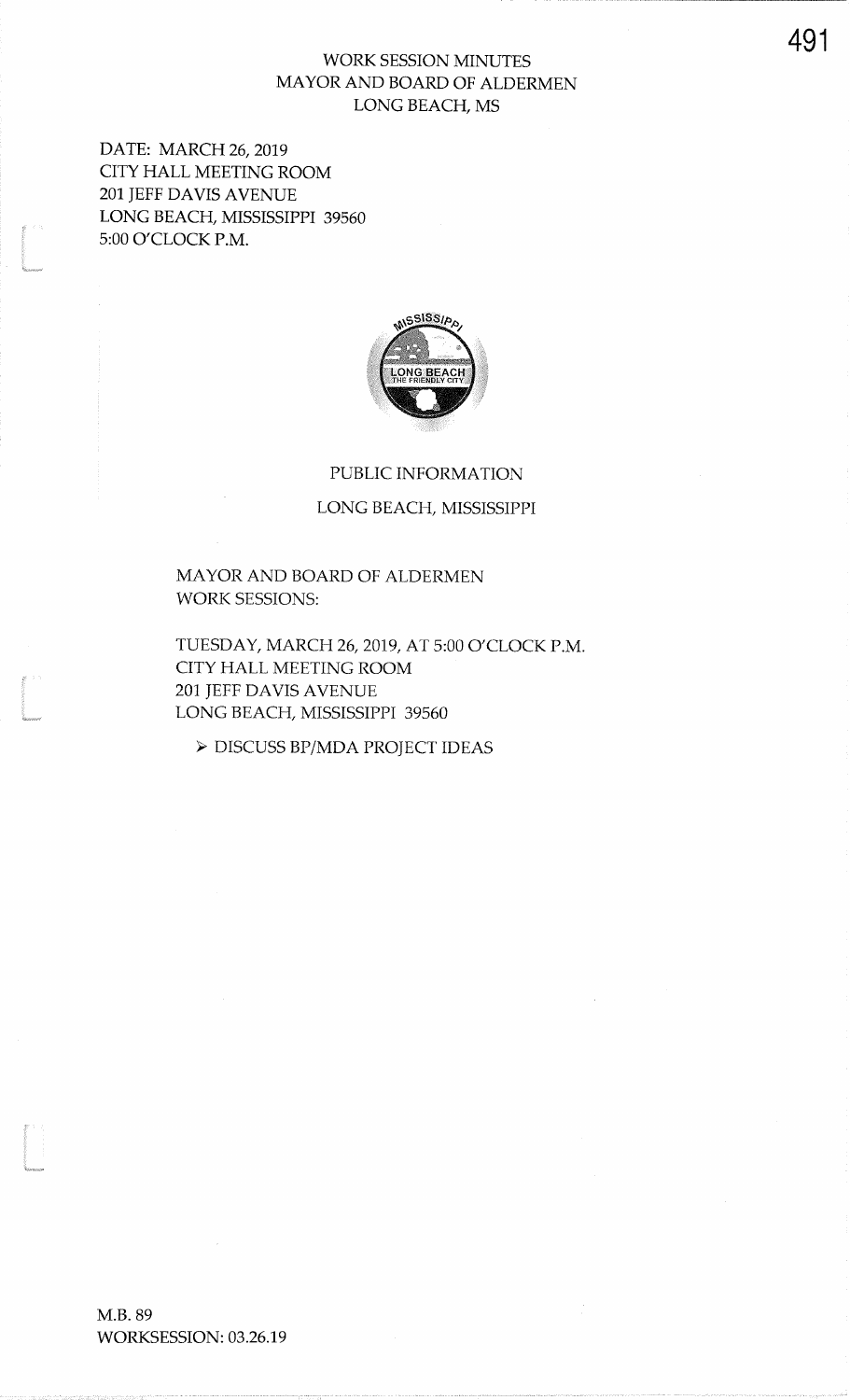DATE: MARCH 26, 2019 CITY HALL MEETING ROOM 2Ol IEFF DAVIS AVENUE LONG BEACH, MISSISSIPPI 39560 5:00 O'CLOCK P.M.

| Kini Gonsoulin      |                                                                                                                                                                                                                                                                                                                                                                                                                                                                                                                                                                                                                                                                                                                                                                                                                                                                                                                                                                                                                 |
|---------------------|-----------------------------------------------------------------------------------------------------------------------------------------------------------------------------------------------------------------------------------------------------------------------------------------------------------------------------------------------------------------------------------------------------------------------------------------------------------------------------------------------------------------------------------------------------------------------------------------------------------------------------------------------------------------------------------------------------------------------------------------------------------------------------------------------------------------------------------------------------------------------------------------------------------------------------------------------------------------------------------------------------------------|
| From:               | Kini Gonsoulin <kini@cityoflongbeachms.com></kini@cityoflongbeachms.com>                                                                                                                                                                                                                                                                                                                                                                                                                                                                                                                                                                                                                                                                                                                                                                                                                                                                                                                                        |
| Sent:               | Thursday, March 21, 2019 11:36 AM                                                                                                                                                                                                                                                                                                                                                                                                                                                                                                                                                                                                                                                                                                                                                                                                                                                                                                                                                                               |
| To:                 | 7kellygriff7@gmail.com; B Kaplan (bmkaplan@sunherald.com); bd.parker09@gmail.com;<br>'chief@cityoflongbeachms.com'; chiefmike@cityoflongbeachms.com;<br>court@cityoflongbeachms.com; David Ball; Denise Saucier Long Beach; Donald Frazer<br>(nopressurellc@gmail.com); George Bass (mayor@cityoflongbeachms.com);<br>harbor@cityoflongbeachms.com; jamie@cityoflongbeachms.com; Jan Berry<br>(jan@cityoflongbeachms.com); 'jenny@cityoflongbeachms.com'; Jim Simpson<br>(JCS@wisecarter.com); joeculpepper@cableone.net; kyarrow@grpc.com; Long Beach<br>Breeze; Long Beach Broadcast (longbeachbroadcast1@yahoo.com); Mark Lishen<br>(mlishen@egh.ms); Mary Margaret Halford (mhalford@sunherald.com); Mike Gundlach;<br>Mimi McMath (mimi@cityoflongbeachms.com); recdept@cityoflongbeachms.com; Ron<br>Robertson (shortyrobertson@yahoo.com); Stacey Dahl<br>(stacey@cityoflongbeachms.com); Sun Herald (mynews@sunherald.com);<br>timothygmccaffrey@gmail.com; Tina Dahl; triciabennett@cableone.net; WLOX |
|                     | (producers@wlox.com)                                                                                                                                                                                                                                                                                                                                                                                                                                                                                                                                                                                                                                                                                                                                                                                                                                                                                                                                                                                            |
| Subject:            | MBOA work session                                                                                                                                                                                                                                                                                                                                                                                                                                                                                                                                                                                                                                                                                                                                                                                                                                                                                                                                                                                               |
| <b>Attachments:</b> | work session notice 03.26.19 amended.pdf                                                                                                                                                                                                                                                                                                                                                                                                                                                                                                                                                                                                                                                                                                                                                                                                                                                                                                                                                                        |

Please find amended agenda for the Work Session scheduled for next Tuesday, March 26,2079 at 5:00 pm. Thanks.

 $\mathbf 1$ 

 $\hat{\mathcal{A}}$ 

Kini A. Gonsoulin  $Finance$  Officer Deputy City Clerk City of Long Beach<br>228-863-1556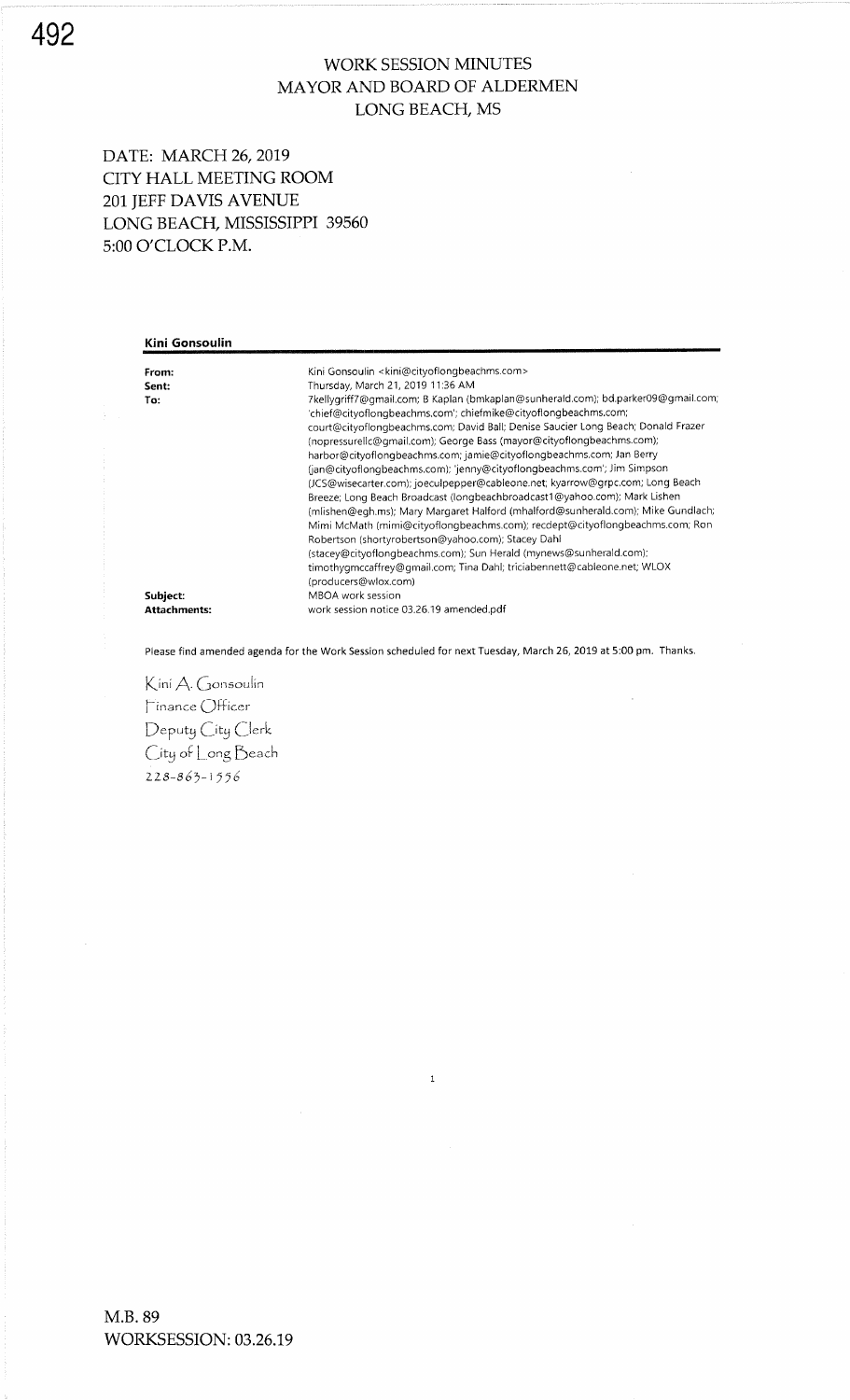DATE: MARCH 26, 2019 CITY HALL MEETING ROOM2Ol IEFF DAVIS AVENUELONG BEACH, MISSISSIPPI 39560 5:00 O'CLOCK P.M.



# PUBLIC INFORMATION

LONG BEACH, MISSISSIPPI

MAYOR AND BOARD OF ALDERMENWORK SESSIONS:

TUESDAY, MARCH 26, 2019, AT 5:00 O'CLOCK P.M. CITY HALL MEETING ROOM201 JEFF DAVIS AVENUE LONG BEACH, MISSISSIPPI 39560

- $\triangleright$  DISCUSS BP/MDA PROJECT IDEAS
- > ROAD PAVING DISCUSSION

M.B. 89 WORKSESSION: 03.26.19